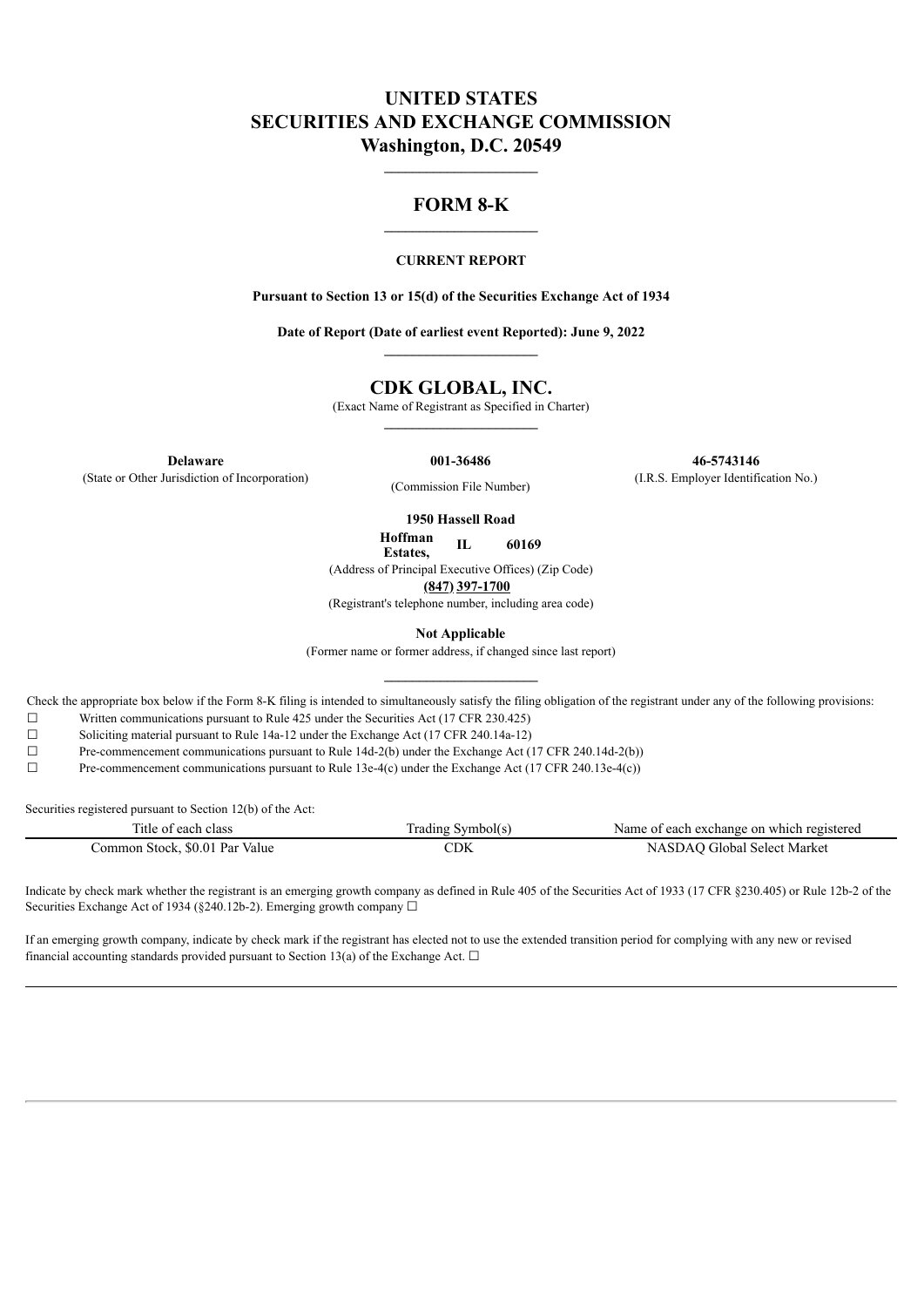### **Item 8.01. Other Events.**

On June 9, 2022, CDK Global, Inc. (the "Company") issued a press release announcing that its Board of Directors has approved a quarterly cash dividend to shareholders of its common stock. The Board of Directors declared a quarterly dividend of \$0.15 per share payable on June 29, 2022 to shareholders of record at the close of business on June 20, 2022.

A copy of the Company's press release is attached to this Form 8-K as Exhibit 99.1 and is incorporated by reference herein.

#### **Item 9.01. Financial Statements and Exhibits.**

### **(d) Exhibits.**

| Exhibit<br>Number | <b>Description of Exhibit</b>                                               |
|-------------------|-----------------------------------------------------------------------------|
| -99.1             | Press Release issued by CDK Global, Inc. on June 9, 2022                    |
| 104               | Cover Page Interactive Data File (embedded within the Inline XBRL document) |

### **SIGNATURE**

Pursuant to the requirements of the Securities Exchange Act of 1934, the registrant has duly caused this report to be signed on its behalf by the undersigned hereunto duly authorized.

#### CDK GLOBAL, INC.

Date: June 9, 2022 /s/ Eric J. Guerin

Eric J. Guerin Executive Vice President, Chief Financial Officer